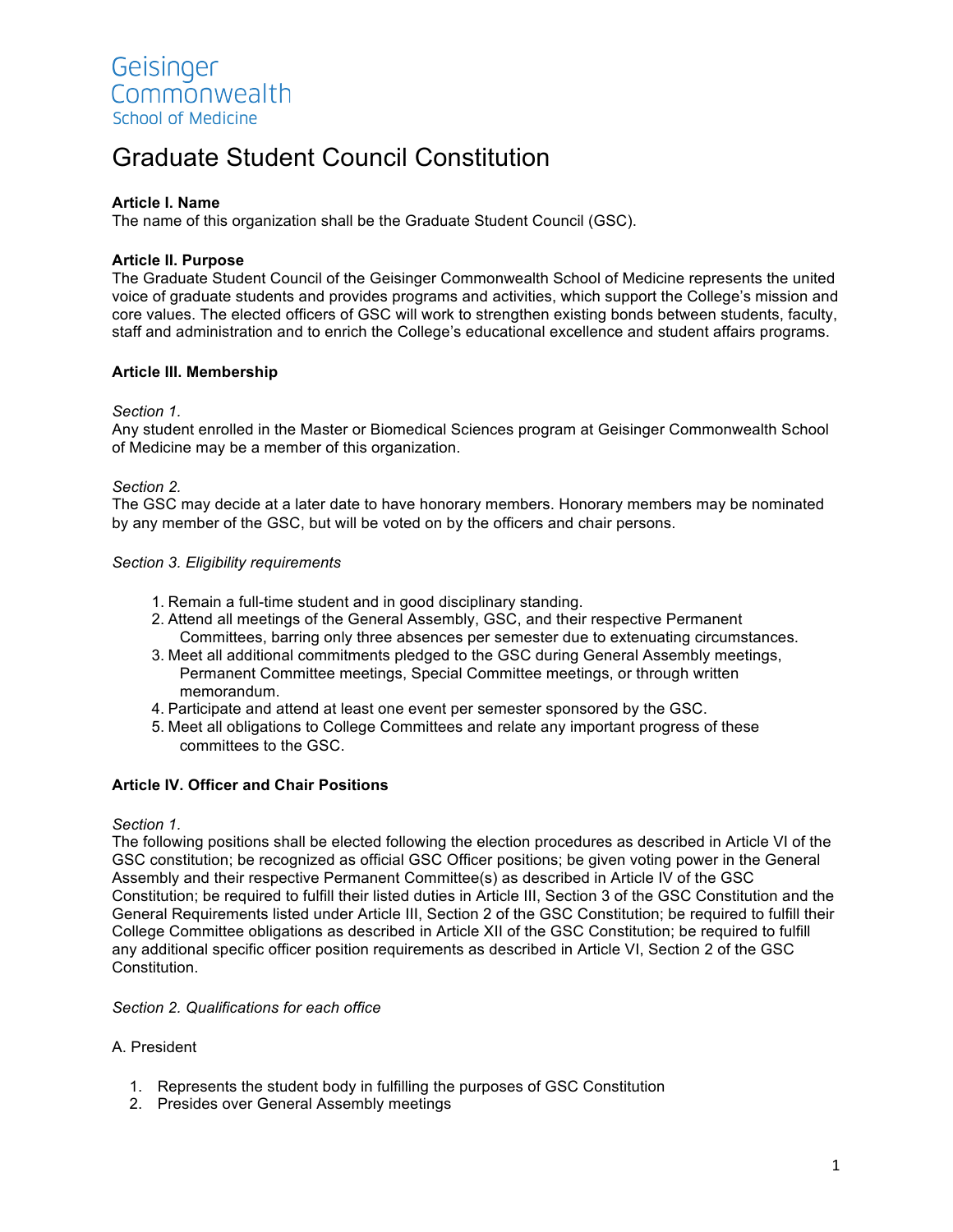Geisinger Commonwealth

# School of Medicine

- 3. Appoints nonvoting positions subject to a vote of approval by Graduate Student Council General Assembly officers
- 4. Meets with the President of Geisinger Commonwealth School of Medicine monthly
- 5. Meets with the GSC advisor every other week to prepare an agenda for each GSC General Assembly meeting and distributes that agenda to the other officers and chair persons prior to GSC meetings
- 6. Serves as a liaison to the medical student council by attending MSC Executive Board meetings
- 7. Does not vote on issues during general assembly meetings except in the event of a tie
- 8. Organizes the Find Your Profession Series
- 9. In the special circumstance of Co-Presidency both persons elected to office will attend all mandated meetings with outside officials. Meetings will be governed on an alternating basis between the 2 presidents
- B. Vice Presidents

Executive VP:

- 1. Presides over General Assembly meetings in the absence of the President
- 2. Succeeds to the Office of President if that office should become vacant
- 3. Assists the President in all GSC activities in accordance with the GSC Constitution as requested
- 4. Keeps track of GSC members attendance to GSC and campus-wide events
- 5. Meets with the Executive Board of GSC Cabinet when needed

Academic VP:

- 1. Serves as an educational liaison to inform professors and other members of the council of any complaints, concerns, and comments with respect to the MBS program
- 2. Communicates with the professors to schedule review or information sessions, as needed
- 3. Serves on the Curriculum Advisory Committee (CAC) MBS Subcommittee
- 4. Oversees the Academic Resource Committee

#### C. Secretary

- 1. Records the minutes of all GSC General Assembly meetings, distributes them electronically to all members of the GSC with upcoming event dates sent in a short summary. A copy of the minutes will be available on the GSC's portal page.
- 2. Records attendance of the elected officers of the Graduate Student Council and notifies the President of absentees exceeding the number designated by the elected officers
- 3. Preserves important records and correspondence in the Graduate Student Council files as well as submits minutes to designated committee´s and offices around campus.
- 4. Take and collect pictures at GSC events which can be used for yearbook and / or newsletter.
- 5. Create yearbook which will be distributed to the entire MBS class.

## D. Treasurer

- 1. Prepares an annual budget in conjunction with the Finance Committee and submits it to the GSC General Assembly
- 2. Reports current account information to the GSC General Assembly
- 3. Serves as Chair of the Finance Committee
- 4. Must submit a report at the end of each semester detailing financial transactions of the past semester
- 5. Meets with the Executive Board of GSC Cabinet when needed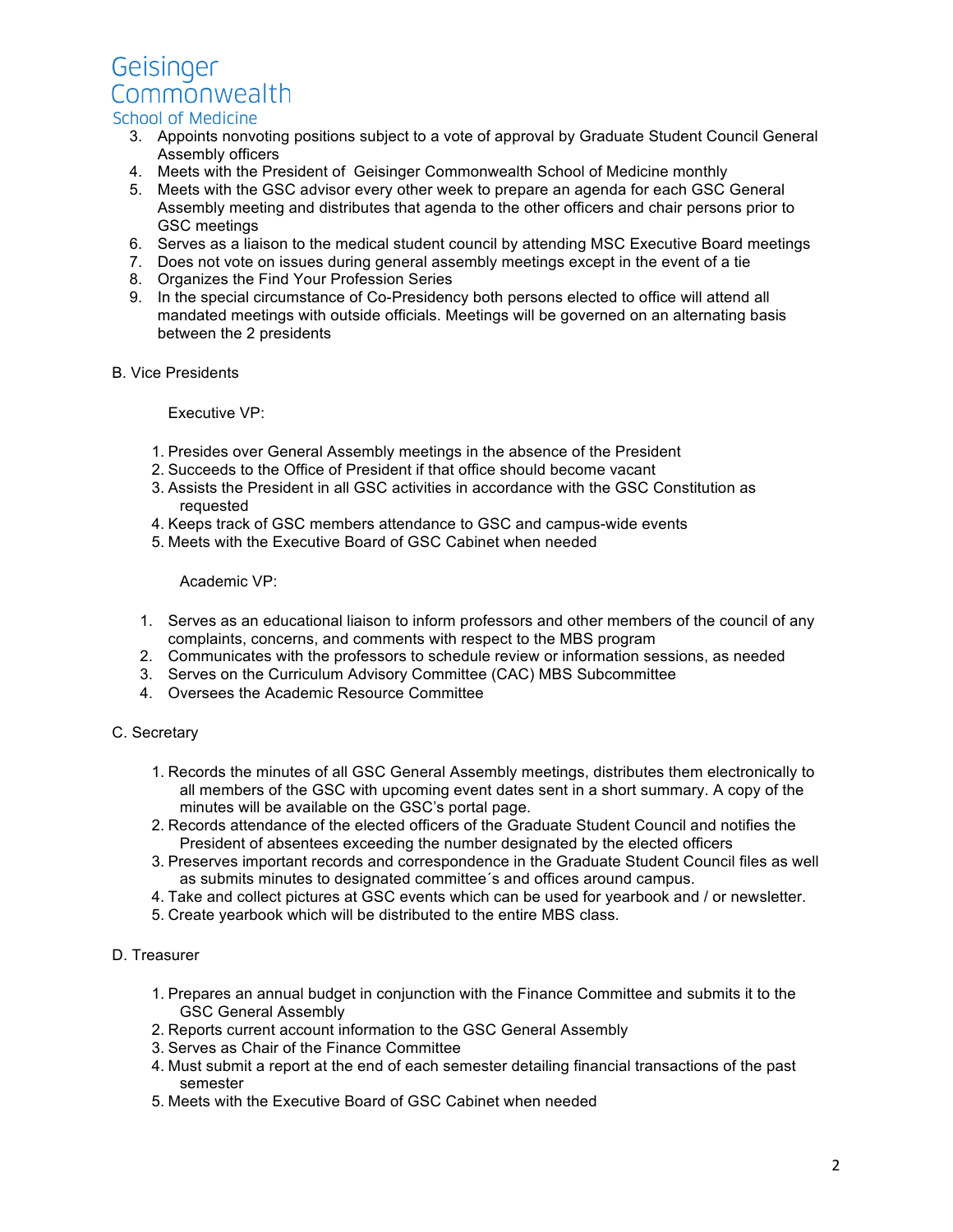

# School of Medicine

- 6. Cross-collaborates with other departments in order to setup activities that yield fundraising options
- E. Community Service Chair
	- 1. Coordinates, plans and implements one service project per semester for the Class
	- 2. Is responsible for keeping attendance records for events
	- 3. Reminds the GSC about upcoming events (on or off campus) related to their position
	- 4. Meets with the Treasurer to obtain financial approval before proposing any event to the GSC
	- 5. Responsible for relaying Volunteer opportunities in the Scranton community to the students in the MBS class.
- F. Student Engagement Chair
	- 1. Coordinates, plans and implements social activities for the class
	- 2. Collaborates with the Medical Student Council for joint opportunities
	- 3. Works with the Director of Student Affairs to create a calendar of social events for the College
	- 4. Assists the Institutional Advancement Chairs with marketing the events
	- 5. Reminds the GSC about upcoming events (on or off campus) related to their position
	- 6. Meets with the Treasurer to obtain financial approval before proposing any event to the GSC
- G. Institutional Advancement & Communication Chairs
	- 1. Reports updates to the Marketing Department for the monthly Geisinger Commonwealth School of Medicine newsletter
	- 2. Coordinates all publicity for GSC through all available media
	- 3. Collaborates with the Community Service Chair and Student Engagement Chair to publicize GSC sponsored events
	- 4. Reminds the GSC about upcoming events (on or off campus) related to their position
	- 5. Meets with the Treasurer to obtain financial approval before proposing any event to the GSC
	- 6. Serves as liaison between the alumni society and the student body. Helps secure student volunteers for marketing stories, events and donor stewardship
	- 7. Works with the Chair on student philanthropy campaigns
- H. Health and Wellness Chairs
	- 1. Meets with Student Health Services monthly to collaborate to address students' needs
	- 2. Meets with the Director of Student Affairs and the Student Success Coordinator of The Center for Learning Excellence as needed
	- 3. Helps to establish wellness programming and activities as well as coordinate communication among the Graduate Student and Medical Student Councils
	- 4. Reminds the GSC about upcoming events (on or off campus) related to their position
	- 5. Meets with the Treasurer to obtain financial approval before proposing any event to the GSC

I. Diversity and Inclusion Chair

- 1. Attends and actively participates in the Committee for Diversity and Inclusion
- 2. Engages class and council on diversity and inclusion
- 3. Participates in Diversity Task Force meetings
- 4. Develops and promotes diversity and inclusion events and activities
- 5. Shares students concerns, programs, and initiatives with the Student Affairs Director of Diversity and Inclusion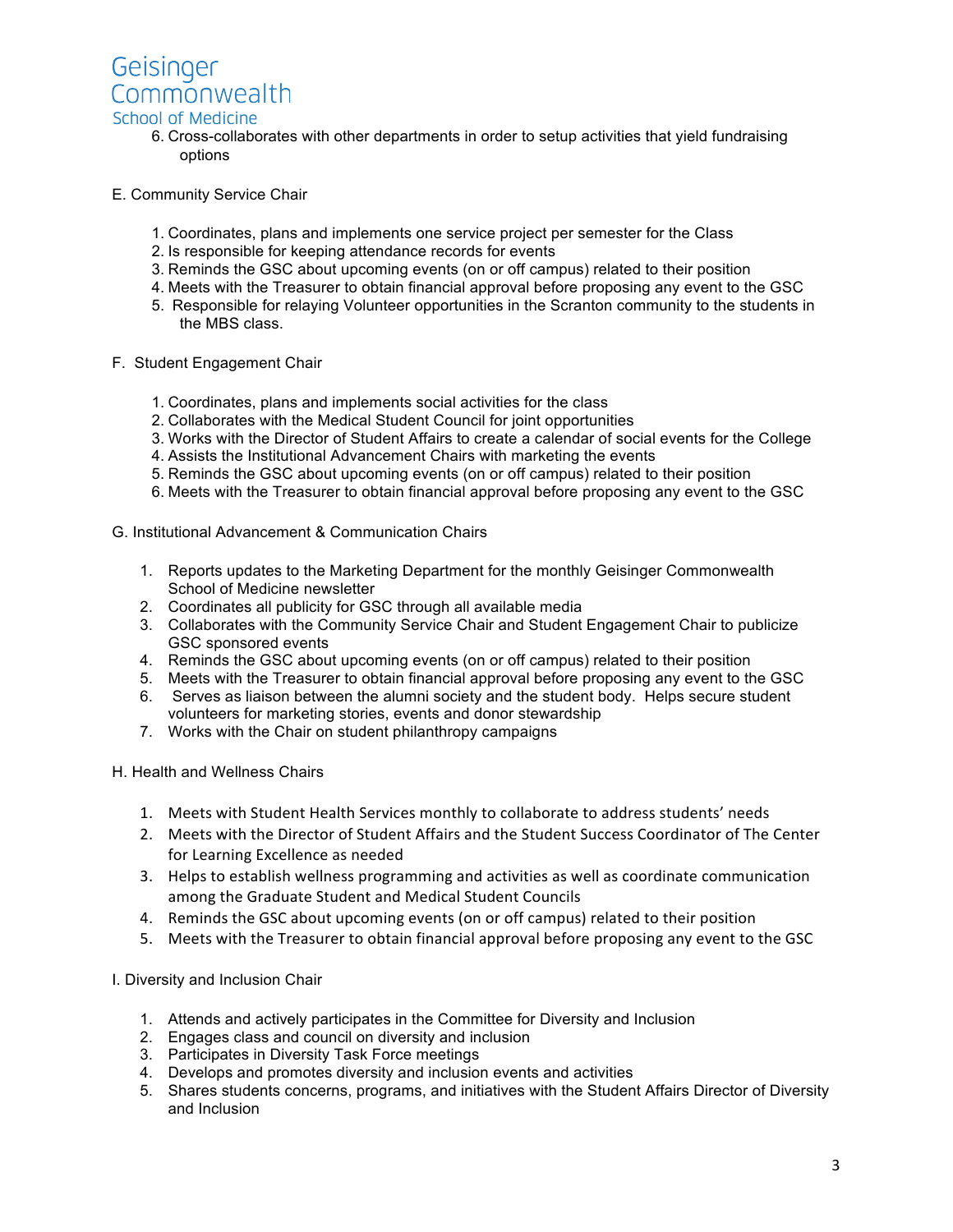

- 6. Collaborates with other student groups to support inclusive learning environment
- 7. Meets with Treasurer to obtain financial approval before proposing any events to the GSC

J. Library Sub Committee (CAC) Representative

- 1. The Library Subcommittee of the Curriculum Action Committee (CAC) assesses the contents of the Geisinger Commonwealth School of Medicine Library to ensure that its resources are adequate to deliver the MBS curriculum
- 2. Members also suggest new library resources and/or services to the CAC through the Director of the Medical Library
- 3. The Library Subcommittee Representative is responsible for oversight of the library resources and support to students and faculty in the MD and MBS programs to facilitate curriculum delivery, faculty instruction, student learning and research development
- 4. Reminds the GSC about upcoming events (on or off campus) related to their position

K. IT Class Representative 1. Serves on the Geisinger Commonwealth Student Computing Group (SCG) and attends meetings as needed

2. Serves as an advocate for the class and communicates needs and suggestions to the Information Technology Department

3. Learns how to use the technology in the lecture halls and group rooms.

4. Solicits and assesses input from students, working with the Student Computing Group members to set meeting agendas and report meeting outcomes back to your class

5. Reminds the GSC about upcoming events (on or off campus) related to their position

*Section 5. Provisions for removal of officers.*

*A.* Automatic Dismissal from Position:

- 1. Failure to meet the school's academic, behavioral, or professional standards
- 2. Failure to attend the obligated number of meetings as set forth by the constitution
- B. Dismissal from position through discussion of remaining council members and quorum vote:
	- 1. Not fulfilling obligations of respected position as set forth in the constitution will result in discussion and voting among remaining council members. A quorum vote will result in removal of office. During which time the officer(s) in question will be asked to leave the room to allow discussion and voting to be done.
	- 2. Failure to represent the council and school in an appropriate manner within the community, including off school grounds
- C. Resignation from Position:

1. Any officer may remove him or herself from office by submitting a signed letter of resignation to the President.

D. Presidential Succession:

In the event of the President's removal by any method outlined in this Constitution, the holder of the lowest-numbered non-vacant office on the following list shall become President: 1. Executive Vice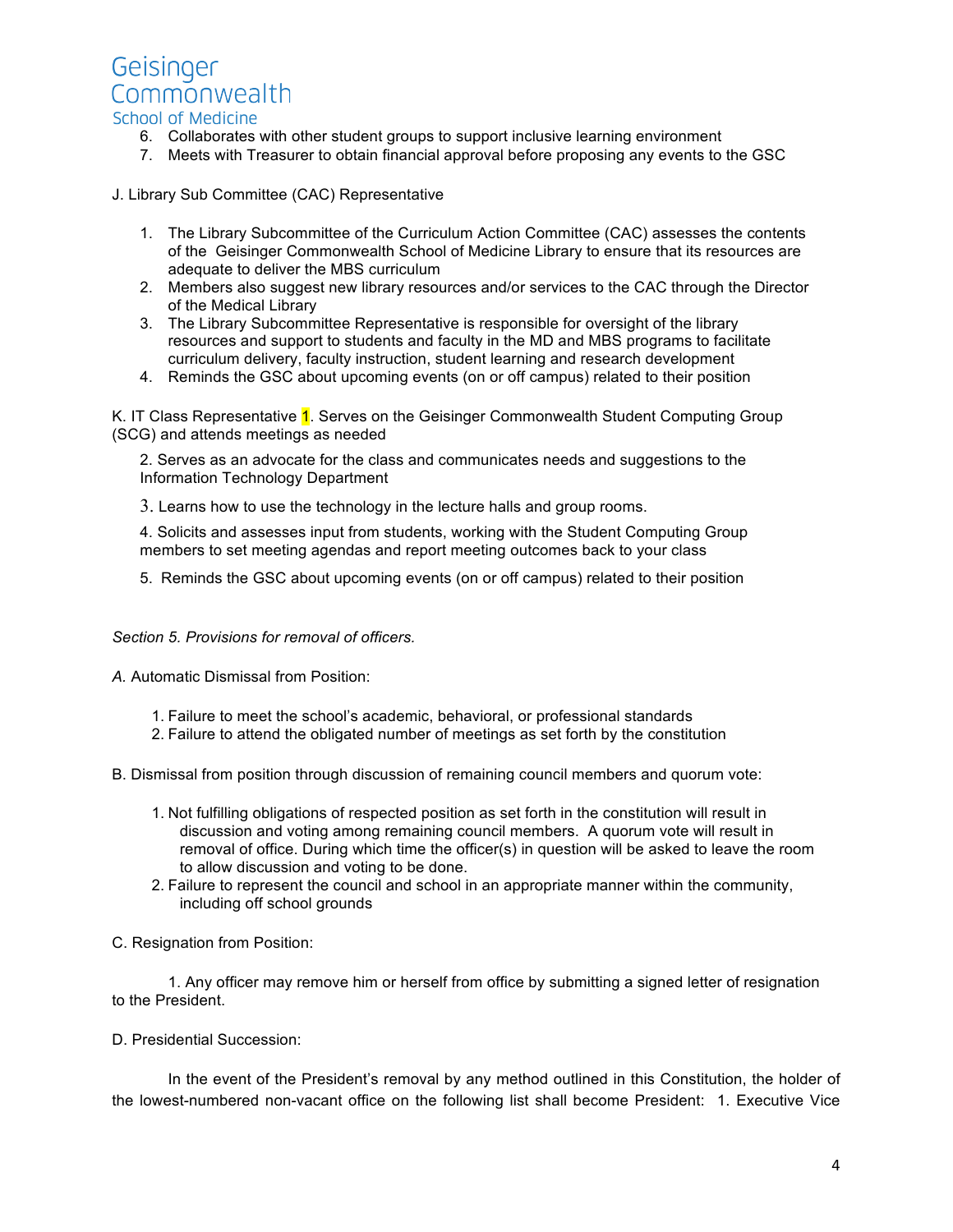# Geisinger Commonwealth School of Medicine

President; 2. Academic Vice President; 3. Treasurer. In the event that all of the listed offices are vacant, an interim President shall be elected by a majority vote of the GSC, and a special election shall be held within 30 days (excluding campus closings) to elect a new President. Any officer who becomes President pursuant to this section shall be considered to have resigned from the office he or she held before becoming President.

## **Article V: Attendance**

- **1. Required:**
- a) Attendance at GSC meetings, assigned committee meetings is mandatory for all council members. Two unexcused absences from regular GSC meetings or committee meetings within the same semester shall result in expulsion from the GSC.
- b) Unexcused absence from the first regular GSC meeting of the fall semester shall result in immediate expulsion from the GSC

#### **2. Taking Attendance:**

A roll call shall be taken at the beginning and the end of each GSC meeting, and recorded in the minutes. A GSC member must be present at the meeting's beginning and end to be considered "present" for that meeting. The President shall be responsible for keeping track of whether enough council members are present when voting on legislation.

#### **3. Excuses:**

The President shall be responsible for creating an attendance policy at the beginning of his/her term for excused absence. The GSC may overturn decisions of the President regarding attendance by a twothirds vote of members present.

## **Article V. Meetings**

#### *Section 1.*

Regular meetings of this organization shall be held on Tuesdays of every other week at the same time. If a change of location or time is needed, the secretary will notify the GSC at least 24 hours prior.

#### *Section 2.*

Special meetings may be called at any time by the president upon petition of ¾ members or upon petition of members of the Executive Board or Committee upon 3 days' notice of such meeting to members.

#### *Section 3.*

A quorum shall consist of the majority of members present at any regular or special meeting; present and voting members at any regular or special meeting, etc.

#### *Section 4.*

The rules contained in the most recent edition of Robert's Rules of Order shall govern all cases in the action of the Student Government to which they are applicable and in which they are not inconsistent with the Student Government Constitution and By-Laws.

## **Article VI. Elections**

*Section 1.*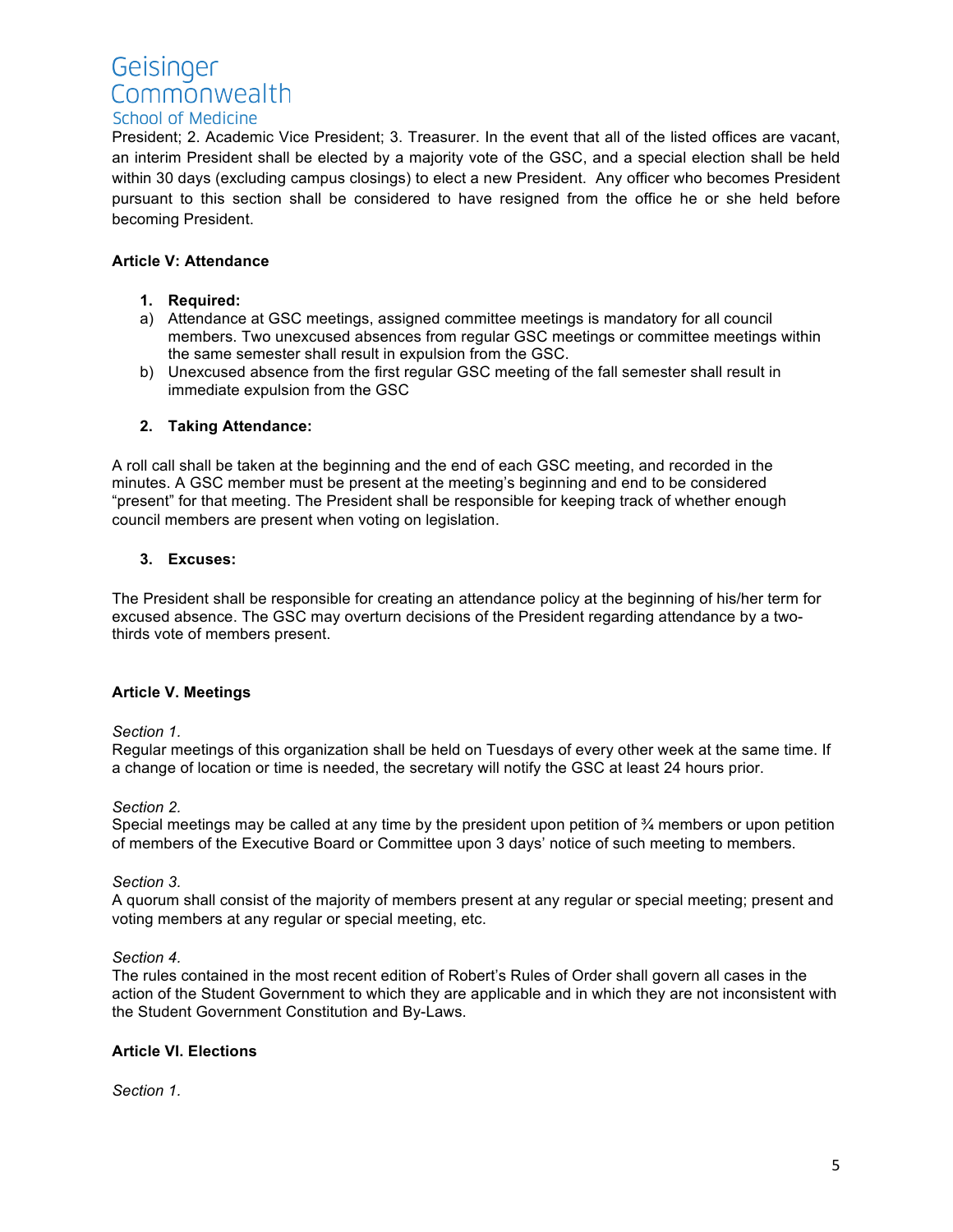

#### 1. Election of officers shall be held the second meeting of each year

- 2. All class members will be able to vote at the second meeting. The advisor will be sure that voting will occur a time convenient for the majority of the class.
- 3. Candidates will be given 3 minutes to give a speech on the day of voting and/or allowed to submit a brief paragraph as to why they are running for the position, which will be provided to the entire MBS class by the class advisor.
- 4. Voting will be done by closed ballot

#### *Section 2.*

In case of re-election for a position, the entire MBS class will be able to vote at a scheduled meeting. A 24 hour notice must be given, to the entire class, before the scheduled meeting. The election will be conducted by the GSC Advisor. Voting will be done by closed ballot.

*Section 3.*

The entire MBS class will be informed in writing of the results of the election.

#### **Article VII. Executive Authority**

*Section 1.*

The executive authority of this organization shall be vested in an Executive Board

*Section 2.*

The Executive Board shall consist of President, Vice-Presidents, Secretaries, Treasurer.

#### **Article VIII. Sponsors, Advisors**

*Section 1.*

There shall be one advisor who shall be an ex-officio member, without vote.

*Section 2. The advisor will be a faculty / staff member of Geisinger Commonwealth School of Medicine who volunteers for the position prior to the beginning of the fall semester.*

*Section 3. Method of selecting advisors/sponsors in the absence of an advisor.* 

- 1. If above mentioned person is not able to fulfill the duties, an advisor will be nominated by the Executive Board of the GSC.
- 2. The faculty member will then be notified in writing of the GSC request to fill the advisor position. If he/she does not accept, and new advisor will be selected in the same manner of Article VIII, Section 3.1.
- 3. All sponsors will be appointed through discussion and vote of the entire graduate student council.

*Section 4.* The Faculty may suspend any action of Student Government which it judges to lie outside the authority of that organization or to be detrimental to the best interests of the College. Suspended actions shall be returned to Student Government for reconsideration

*Section 5*. Duties and/or responsibilities of advisors/sponsors.

1. Help and assist in maintaining harmony and good order in the council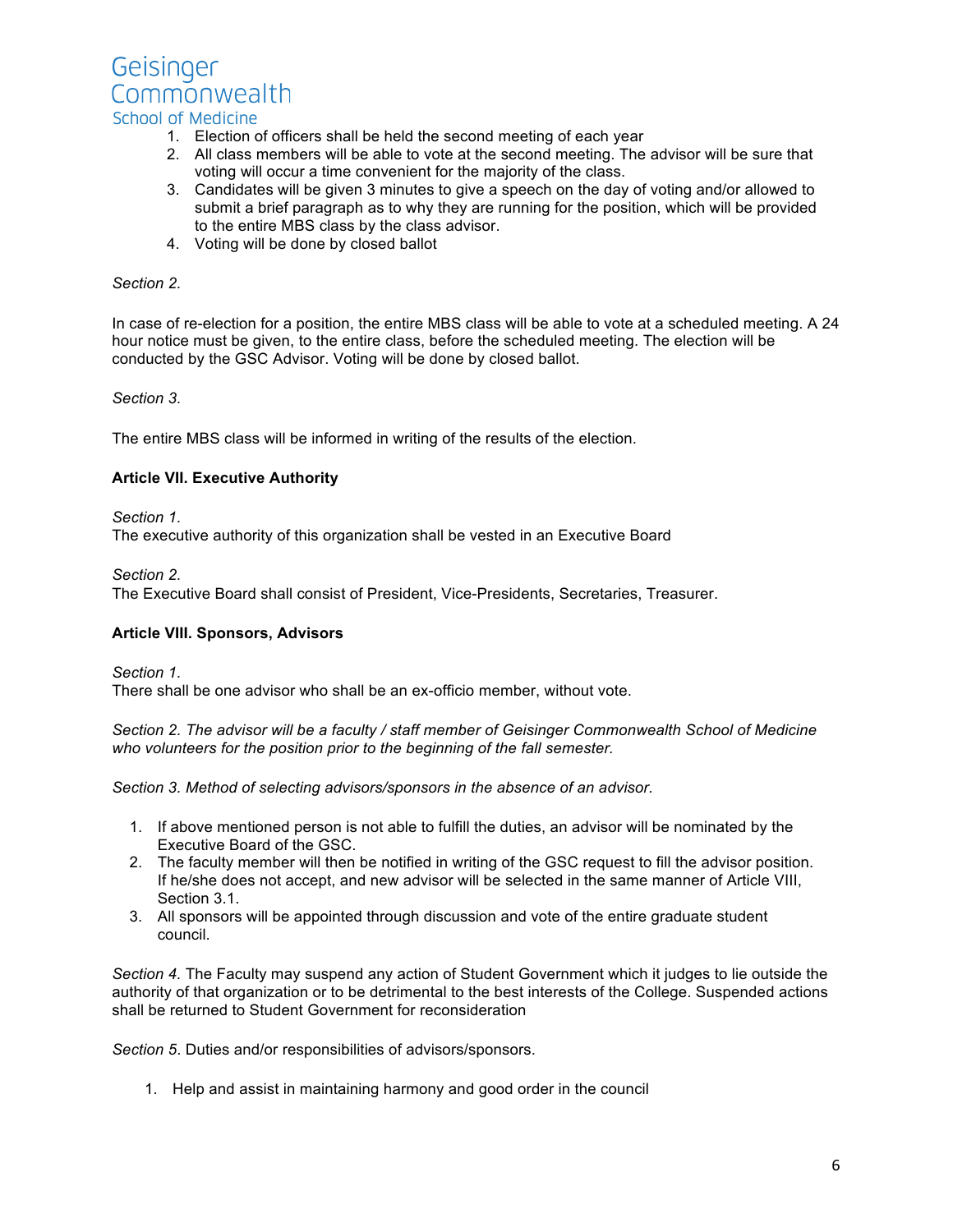

# School of Medicine

- 2. Must meet with the President(s) of the council every other week to discuss agenda, available resources, and upcoming scholastic/community events
- 3. Oversee and approve funding for the graduate student council
- 4. Coordinate elections for class officers
- 5. Attend GSC General Assembly meetings

#### **Article IX. Committees**

*Section 1. Standing Committees - composition, appointment, membership, function, powers, and duties*

1. Committees will be formed by their respective chairpersons.

#### *Section 2. Appointment of Committees – by president/chair, executive body, etc.*

1. Committees' function, power, and duties will be motioned by chairperson and approved/altered by the executive council at the beginning of each semester

#### *Section 2. College Committees*

#### 1. Curriculum Action Committee

The Committee is charged with oversight and review of the medical school and other academic degree-granting program curricula. The Committee provides advice and guidance to the Vice Dean and the Dean/President on issues of curriculum innovation, Geisinger Commonwealth School of Medicine student performance, policy and best practices. The Curriculum Action Committee concerns itself with objectives, organization and evaluation of the curriculum leading to the MD and Master in Biomedical Sciences (MBS) degrees, and any other degrees that may be developed. The Committee is empowered by the Dean to develop and implement a coherent and coordinated curriculum in which there is logical sequencing of various segments of the curriculum, coordination within and across the academic periods of study, and appropriate method of pedagogy and evaluation to meet the College's overall educational objectives.

#### 2. Food Service Committee

The Food Service Advisory Committee is designed to monitor, evaluate and make recommendations to the food service vendor in an effort to maintain a high quality food service program for all users of food services both individually and through catered services. This is an effort to achieve excellence in service to the community by developing strong partnerships with the food service provider.

#### 3. Health and Wellness Committee Meeting

The Health and Wellness committee coordinates with MD Health and Wellness chairs to plan events and activities and plans Health Fair for fall and for spring. Another function of the committee is to assemble Wellness newsletter. Committee meets monthly with Student Health representative, Student Success Coordinator, MD1 Health and Wellness chair, MD2 Health and Wellness chair, and MBS Health and Wellness chairs.

#### 4. Library Subcommittee

The role of my Library Subcommittee is to oversee all the resources the school and its student body as well as the faculty body needs. Thus, we vote on several resources throughout the year, online or book versions, for whether we should renew them or not. We also discuss on the various aspects of the library and whether the regular needs are met or not. The Library Subcommittee is there to make sure the faculty and students have the resources necessary for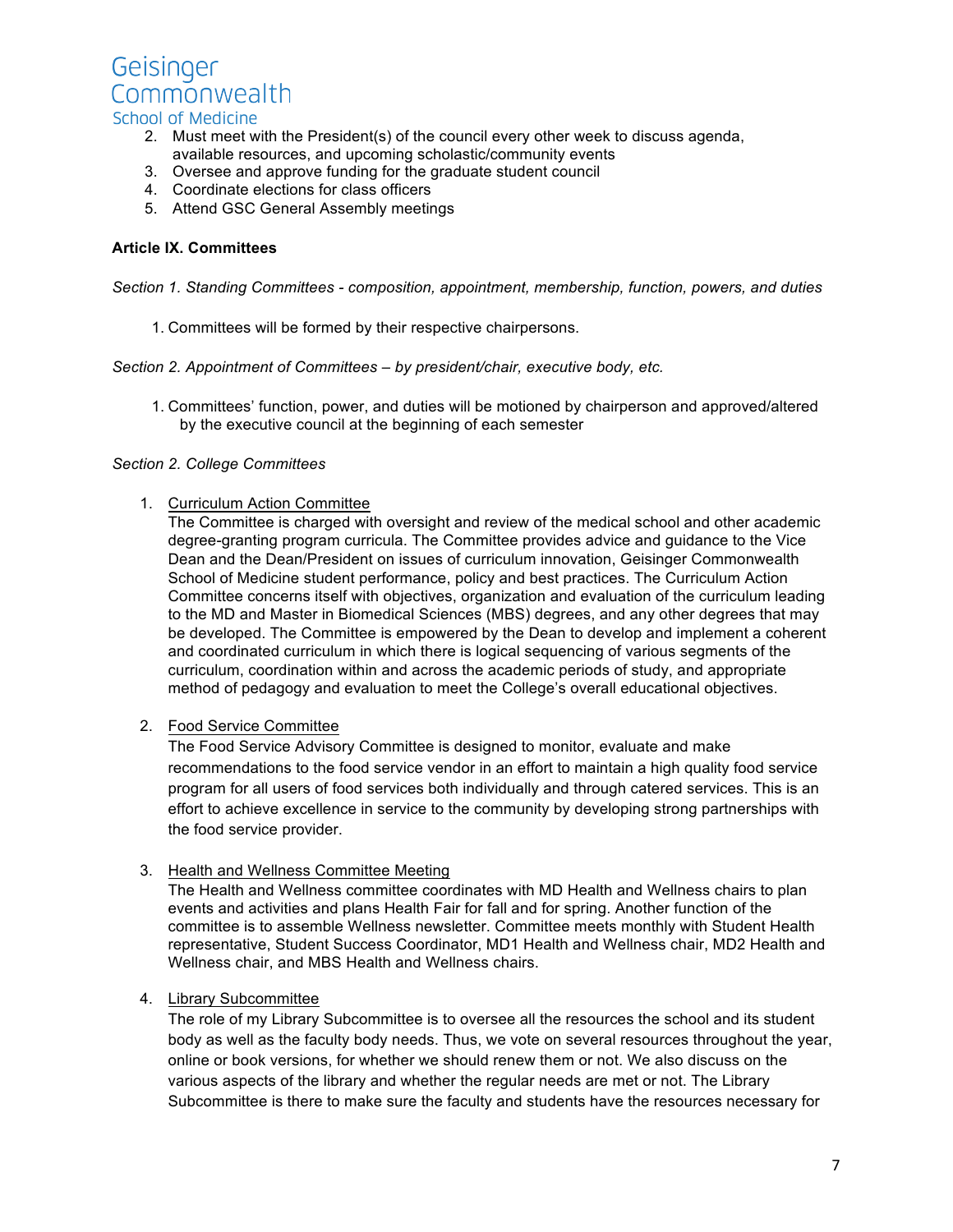

#### School of Medicine

their research and studies, respectively. Thus we make sure everything in the library is updated on a monthly basis and kept up with the adequate needs of the members of Geisinger Commonwealth School of Medicine.

#### 5. Student Computing Group Subcommittee

The Student Computing Group Subcommittee is composed of the IT Class Representative from the MBS and MD classes, IT Director of Academic Services, and Director of Technology. The Subcommittee meets one to two times a semester. At meetings, the IT Directors address technology issues and concerns raised by the students. It is the Subcommittee's duty, as a whole, to compose and distribute a school-wide IT survey assessing technology needs. In addition, representatives are responsible for encouraging students to submit IT Service Request Tickets for continual technological improvement.

## 6. Committee on Diversity and Inclusion

The Committee on Diversity and Inclusion discusses and develops Geisinger Commonwealth's overall direction and initiatives pertaining to diversity, inclusion and multicultural issues among the workforce, faculty, students and community. The committee consists of faculty, staff and student representatives**.** This committee meets once a month during the lunchtime hour.

## 7. Diversity Task Force

The Diversity Task Force is composed of student representatives from the MBS and MD classes. The committee meets monthly during the lunchtime hour. The committee helps plan and initiate diversity and inclusion activities for the entire campus community

## **Article X. Dues and Security of Funds**

*Section 1. There are no dues for this organization.*

*Section 2. Where funds are to be kept, provisions for auditing, etc.*

- 1. Funds are to be kept physically with the advisor, in a locked separate graduate student council account
- 2. Monetary requests, expenditures, and other records will be kept with the treasurer and the advisor. A copy of each record will be kept with the advisor and the treasurer for security purposes.

## **Article XI. Amendment**

*Section 1.*

This constitution may be amended by 3/4 membership present and voting at any regular/special meeting; provision may be made for vote at more than one meeting.

*Section 2. Procedure for Proposal of an Amendment*